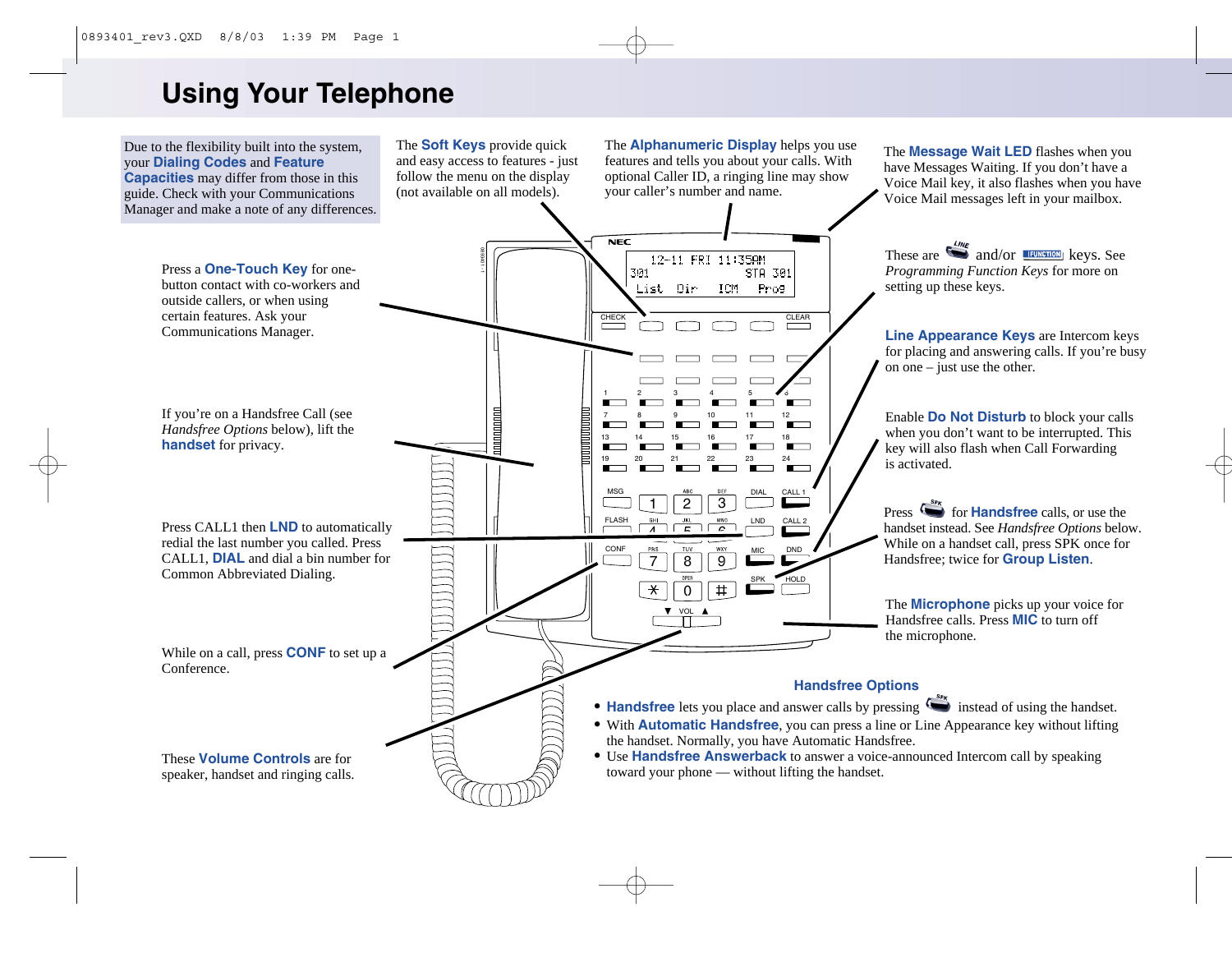# **Placing Calls**

# **Placing an Outside Call . . .**

- **Press a line key for quick access:**
- 1. (Optional) Lift handset.
- 2.  $\sum_{k=1}^{l,l}$  + Listen for dial tone + Outside number.
	- *• You can have function keys for lines or line groups.*
	- *•If your system is behind a PBX, you may have to dial 9 before your number.*

#### **OR**



## **Calling a Co-Worker . . .**

#### **Dial using the Intercom:**

- 1. (Optional) Lift handset.
	- *• For one-touch calling, press a Call Coverage or Hotline function key instead of going on to step 2.*
- 2.  $\leftrightarrow$  + Co-worker's extension number.
	- *• Your call will ring or voice-announce. If you hear ringing, wait for an answer. If you hear a beep, begin speaking. Dialing 1 changes mode.*
	- *• For your Voice Mailbox, dial*  ✻*8.*
	- *• For Paging, dial*  ✻*1 + 0 for All Call or*  ✻*1 + 1-64 for zones.*

# **If your call doesn't go through . . .**

#### **Camp On and Callback**



#### **Message Waiting (Direct Messaging)**

**Leave a Message Waiting (flashing Message Wait LED) when your co-worker doesn't answer:**

**To answer a Message Waiting left for you:**

- 1. Do not hang up  $+$ 
	- *• Your co-worker's Message Wait LED flashes fast. Your MW is lit.*
	- *• With Voice Mail, dial 8 to leave a message in your co-worker's mailbox.*



*• To cancel Messages Waiting (those you left and those left for you): CALL1 + 873.*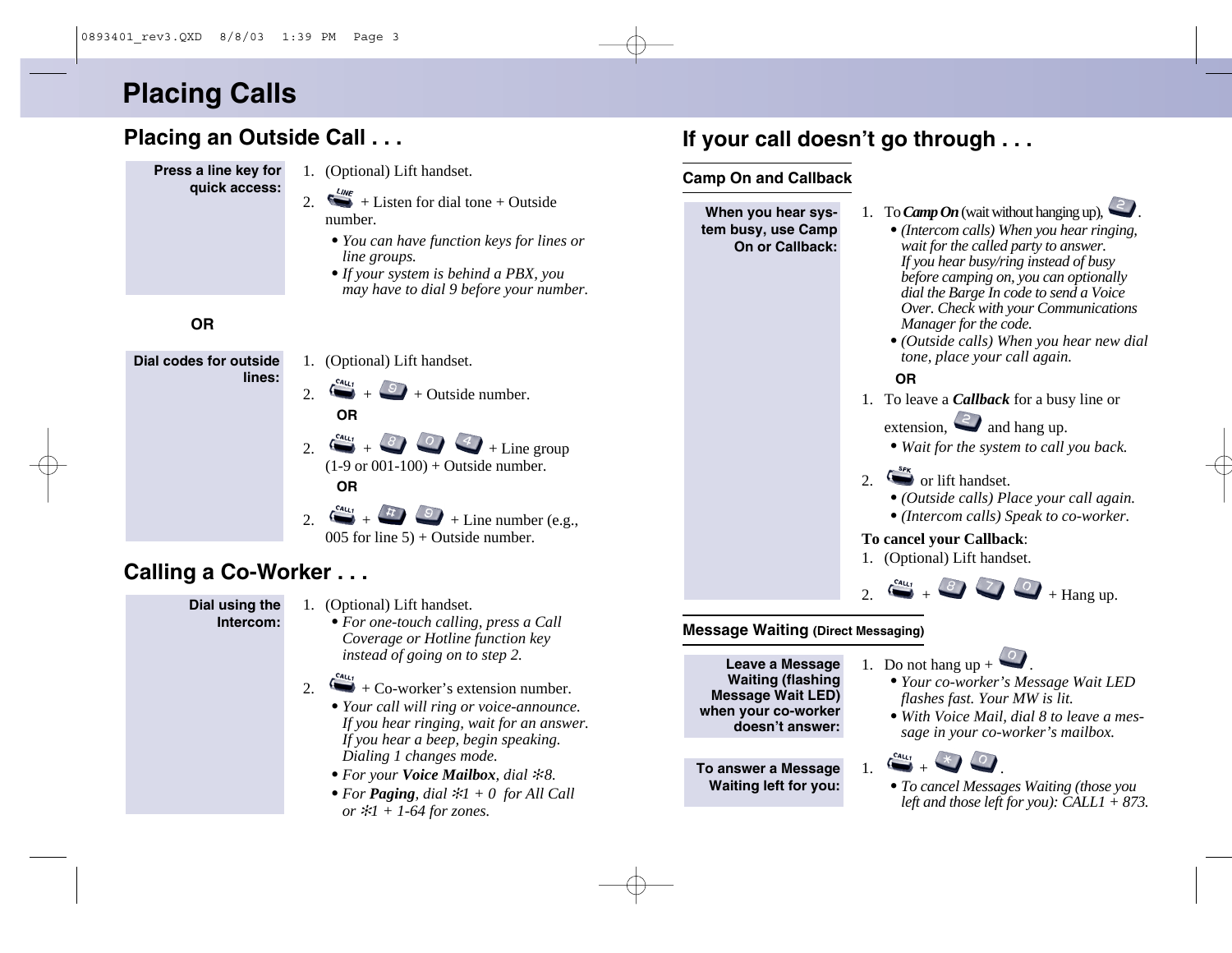# **Answering Calls**

# **Answering Outside Calls . . .**

**Listen for two rings and look for a flashing line key:**

- $\sum_{n=1}^{\text{sp}_K}$  or lift handset.
- *• Press line or loop key if not connected.*

## **Answering Intercom Calls . . .**

- **Listen for beep:**
- 1. Speak toward your phone.
	- *• You can lift the handset for privacy.*
	- *•If you hear one long ring instead, press SPK or lift handset to answer.*
	- *• CALL1 + 823 makes incoming Intercom calls ring your phone. CALL1 + 821 makes them voice-announce.*

# **Picking up calls not ringing your phone . . .**

**If a call is ringing over the Page after hours:**

- 1.  $\sum_{k=1}^{s_{\text{F}}(k)}$  or lift handset.
- $2.44$

**When a call is ringing a co-worker's phone:**

- 1.  $\sum_{k=1}^{s_{\mathfrak{p}_k}}$  or lift handset.
	- *• You can press a Group Call Pickup or Call Coverage function key instead of step 2.*
		- $2. +$  Co-worker's extension.

# **Have a telephone meeting (Conference) . . .**

- **Use Conference to have a telephone meeting:**
- 1. Place/answer call  $+$
- 2. Place/answer next call +
	- *• Repeat this step to add more parties. You may be able to have up to 32 callers.*
- 3. After adding all parties, press  $\Box$  again to begin the Conference.

| <b>Quick Reference for Other Features</b> |                                                                                                                                                                                                                          |  |
|-------------------------------------------|--------------------------------------------------------------------------------------------------------------------------------------------------------------------------------------------------------------------------|--|
|                                           | <b>Do Not Disturb:</b> DND $+$ 1 to block your outside calls OR 2 to block Paging,<br>Intercom calls, Call Forwards and transferred outside calls OR 3<br>to block all calls OR 4 to block Call Forwards OR 0 to cancel. |  |
|                                           | <b>Name Storing: CALL1</b> + $800 + \text{Extension } + \text{Name}$ (See Abbr. Dialing) + <b>HOLD</b> .                                                                                                                 |  |
|                                           | <b>Memo Dial:</b> While on a call, store a number for easy recalling: <b>Memo Dial</b>                                                                                                                                   |  |

|                                                                                     | function key + Number to store + <b>Memo Dial</b> key to save.<br>To dial number: <b>Memo Dial</b> key + <b>Line</b> key.                                                                                                                                                                                                                                                        |
|-------------------------------------------------------------------------------------|----------------------------------------------------------------------------------------------------------------------------------------------------------------------------------------------------------------------------------------------------------------------------------------------------------------------------------------------------------------------------------|
|                                                                                     | <b>Meet Me Conference:</b> To set up a telephone meeting: While on a call, $CONF + Page$<br>party and announce zone $+$ <b>CONF</b> twice when co-worker answers.<br>To join: $CALL1 + 864 + Announced zone$ .                                                                                                                                                                   |
| <b>Your Communications</b><br>Manager can tell you if you<br>can use this feature.) | <b>Park and Page:</b> To have your phone greet your callers and Page you:<br><b>CALL1</b> + $\dot{x}$ 47 + Record Personal Greeting + $\ddot{t}$ + 7 + Record<br>Page + $#$ + Dial Page zone (e.g., 801 + 1 for zone 1) + 2 (All) or<br>$3$ (CO) + <b>CALL1</b> to hang up.<br>To cancel: <b>CALL1</b> + $\ddagger$ 47 + 3<br>To pick up: CALL1 + $*$ $*$ + Announced extension. |
|                                                                                     | <b>Personal Greeting:</b> To have your phone greet callers and forward your calls:<br><b>CALL1</b> + $\angle$ 47 + Record Personal Greeting + $\angle$ + + 2 (Busy/No<br>Answer), 4 (Immediate) or $6$ (No Answer) + Extension to receive<br>calls + $2$ (All) or $3$ (CO) + <b>CALL1</b> to hang up.<br>To cancel: $CALL1 + 47 + 3$                                             |
|                                                                                     | <b>Repeat Redial:</b> To automatically redial your outside call if it's not answered:<br>Place outside call $+$ <b>Repeat Redial</b> function key (or <b>DIAL</b> $+$<br>$LND$ ) + Hang up + Lift handset when call goes through.<br><i>To cancel:</i> DIAL + LND or press <b>Repeat Redial</b> key.                                                                             |

**CALL1** <sup>+</sup>**828** + 2 digits for hour (24 hour format) + 2 digits **Time:** for minutes + **SPK** to hang up.

#### **Directory Dialing**

**At your display telephone, select a co-worker or outside call from a list of names (rather than dialing the phone number):**

- 1. Press **DIR Soft Key**.
- 2. Press **Soft Key** for Directory Dialing type: **ABBc** = Common Abbreviated Dialing. **ABBg** = Group Abbreviated Dialing. **EXT.** = Co-worker's extension numbers. **OneT** = Your One-Touch Keys (1-10).
- 3. Dial letter/number range for the party you want to call (e.g., dial 2 for A, B, C or 2).
- 4. Press the **Down Arrow Soft Key** to jump to that section.
- 5. Press volume  $\triangle$  or  $\nabla$  to scroll through the list.
- 6. or lift handset to place call or press the **Dial Soft Key**.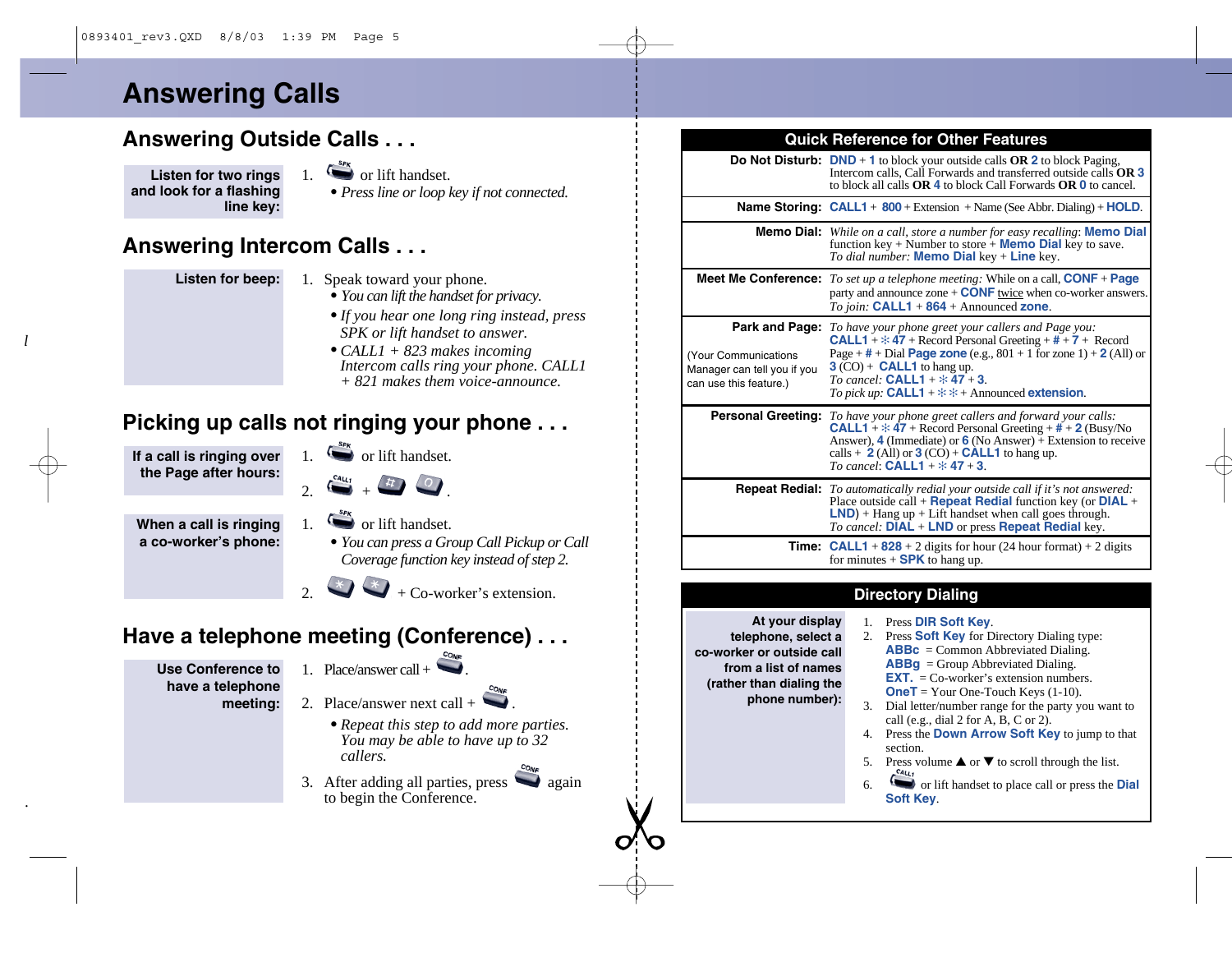|                                                                                                                      | <b>Programming One-Touch Keys</b>                                                                                                                                                                                   |
|----------------------------------------------------------------------------------------------------------------------|---------------------------------------------------------------------------------------------------------------------------------------------------------------------------------------------------------------------|
|                                                                                                                      | To program: CALL1 + 855 + Key + Number + HOLD + Name<br>(see Entering Names under Abbreviated Dialing) + HOLD.                                                                                                      |
|                                                                                                                      | <b>DSS:</b> Enter Co-worker's extension $# + SPK$ to hang up.                                                                                                                                                       |
|                                                                                                                      | Personal Speed Dial: Enter 9 + Outside # or                                                                                                                                                                         |
|                                                                                                                      | Enter 804 + Line group # $(1-9 \text{ or } 1-100) +$ Outside # or                                                                                                                                                   |
|                                                                                                                      | Enter $#9 +$ Line # (e.g., 05 or 005) + Outside # + SPK to hang up.                                                                                                                                                 |
|                                                                                                                      | Service Codes: Enter Service Code + SPK to hang up. For example, you can<br>make a Save # Clear key by entering 885.                                                                                                |
|                                                                                                                      | <b>Programming Function Keys - General</b>                                                                                                                                                                          |
|                                                                                                                      | To program: CALL1 + 851 + Key + Code + Optional Data.                                                                                                                                                               |
|                                                                                                                      | <b>Call Forwarding:</b> Enter 10 for Call Forwarding Immediate.                                                                                                                                                     |
|                                                                                                                      | Enter 11 for Call Forwarding Busy.                                                                                                                                                                                  |
|                                                                                                                      | Enter 12 for Call Forwarding No Answer.                                                                                                                                                                             |
|                                                                                                                      | Enter 13 for Call Forwarding Busy/No Answer.                                                                                                                                                                        |
|                                                                                                                      | Enter 14 for Call Forwarding Both Ring.                                                                                                                                                                             |
|                                                                                                                      | Enter 15 for Call Forwarding Follow Me.<br>Enter 16 for Call Forwarding to extension (same as dialing $\angle 2$ ).                                                                                                 |
|                                                                                                                      | Enter 17 for Selectable Display Messaging, Call Forwarding Off                                                                                                                                                      |
|                                                                                                                      | Premise, Personal Greeting/Park & Page (same as dialing $*$ 4).                                                                                                                                                     |
|                                                                                                                      | <b>Conference:</b> Enter <b>07</b> if you want a Conference key.                                                                                                                                                    |
|                                                                                                                      | Hold: For Exclusive Hold, enter 45.                                                                                                                                                                                 |
|                                                                                                                      | <b>DSS/Hotline:</b> Enter $01 +$ Partner's extension + <b>HOLD</b> .                                                                                                                                                |
| Memo Dial: Enter 31                                                                                                  |                                                                                                                                                                                                                     |
|                                                                                                                      | Personal Speed Dial: Enter 01 + 9 + Outside # + HOLD or                                                                                                                                                             |
|                                                                                                                      | Enter 01 + 804 + Line group # $(1-9 \text{ or } 1-100) +$ Outside # +<br><b>HOLD</b> or                                                                                                                             |
|                                                                                                                      | Enter $01 + #9 + Line # (e.g., 05 or 005) + Outside # + HOLD.$                                                                                                                                                      |
|                                                                                                                      | <b>Service Codes:</b> Enter 01 + Service Code + HOLD. For example, you can make a                                                                                                                                   |
|                                                                                                                      | Save # Clear key by entering 885.                                                                                                                                                                                   |
| Save Number Dialed: Enter 30.                                                                                        |                                                                                                                                                                                                                     |
| <b>Repeat Redial: Enter 29.</b>                                                                                      |                                                                                                                                                                                                                     |
|                                                                                                                      | Voice Mail: Enter $77 +$ Your extension #.                                                                                                                                                                          |
|                                                                                                                      | Page: Internal: $21 + \text{Zone}$ (1-64) or $22$ (All Call).                                                                                                                                                       |
|                                                                                                                      | External: $19 + \text{Zone } (0-8)$ .                                                                                                                                                                               |
|                                                                                                                      | Combined: 20 for (Internal and External All Call).                                                                                                                                                                  |
|                                                                                                                      | <b>Programming Function Keys - Appearance</b>                                                                                                                                                                       |
|                                                                                                                      | To program: CALL1 + 852 + Key + Code + Optional Data.<br>If a key is defined with an 852 code, it must be undefined (852+000) prior to defining the<br>key with an 851 code, otherwise an error tone will be heard. |
|                                                                                                                      | <b>Line and Loop Keys:</b> Enter $*01$ + line number (001-200)                                                                                                                                                      |
|                                                                                                                      | Enter $*05 + 0$ (Incoming), 1 (Outgoing) or 2 (Both) + 001-100                                                                                                                                                      |
|                                                                                                                      | (Incoming Trunk Group) or $000$ (for $\overline{ARS}$ ) + $001-100$ (Outgoing                                                                                                                                       |
|                                                                                                                      | Trunk Group) or <b>000</b> (for ARS).                                                                                                                                                                               |
|                                                                                                                      | <b>Park:</b> Enter $*04 +$ Orbit number (01-64).                                                                                                                                                                    |
|                                                                                                                      |                                                                                                                                                                                                                     |
|                                                                                                                      | NEC America, Inc., Corporate Networks Group                                                                                                                                                                         |
| <u> Harris Harris Harris Harris Harris Harris Harris Harris Harris Harris Harris Harris Harris Harris Harris Har</u> | 4 Forest Parkway, Shelton, CT 06484<br>August 8, 2003<br>TEL: 203-926-5400 FAX: 203-929-0535                                                                                                                        |
| 0893401                                                                                                              | Printed in U.S.A.<br>cng.nec.com                                                                                                                                                                                    |

# **Handling Your Calls**

## **Your call can wait at your phone . . .**

**Hold**

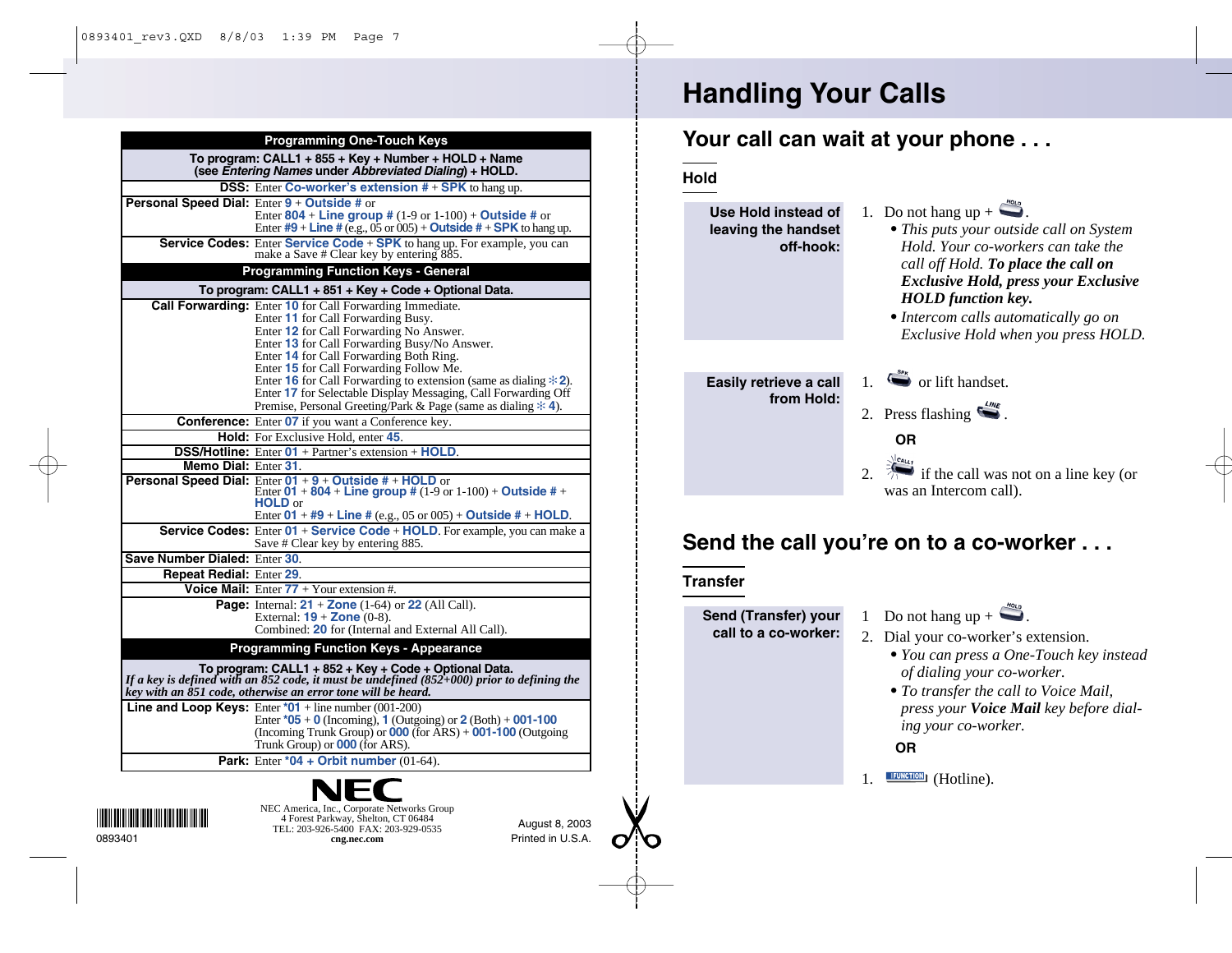# **Placing Calls Quickly**

## **Automatically redial calls . . .**

#### **Last Number Redial**

**Quickly redial your** 1. (Optional) Lift handset. **last outside call:**  $2\int_{0}^{C_{\text{ALL1}}}$ *• The system selects an outside line.* **OR** LINE  $\sim$  .  $\sim$ *• The call uses the line you select.* **OR** 2.  $\leftrightarrow$  + Press Arrow Up or Arrow Down Soft Key to scroll to the number to be dialed +  $\bullet$ . *• The system retains the last 10 numbers dialed which can be viewed and then dialed.* **Save Save your call for** 1.  $\sqrt{\text{FURCTION}}$  (Save). **quick dialing later on:** 1. (Optional) Lift handset. **Then redial your saved number:**  $2. \quad \bullet$  + **HEUNGHON** (Save). *• The system selects an outside line.* **OR** 2.  $\leftarrow +$  FUNCTION<sub>I</sub> (Save). *• The call uses the line you select.*

#### **Park a call in orbit**

- **Park a call in orbit so a co-worker can pick it up:**
- 1. Do not hang up.
- 2.  $+$   $+$   $+$   $+$   $+$   $+$  Park Orbit.
	- *• Park Orbits are 1-64. For Personal Park, dial 857 instead of #6.*
- 3. Page your co-worker to pick up the call. *• For Paging, dial* ✻*1 + 0 for All Call or* ✻*1 + 1-64 for zones.*
- 4. Hang up.

**Or pick up a call a co-**

- 1. (Optional) Lift handset for privacy.
- $2.$   $\rightarrow$   $+$   $\rightarrow$   $+$  Park Orbit.

*• For Personal Park, dial 857 (if Parked at your phone) or* ✻✻ *+ Extension.*

### **Forward (reroute) your calls to a co-worker . . .**

**While at your desk, forward your calls to a co-worker, Voice Mail or off-premise:**

- $\sum_{i=1}^{n}$
- *• To forward off-premise: \*46 + Line access code (e.g., 9) + Number + HOLD. To cancel: \*46 + HOLD + Hang up.*
- 2. Dial Call Forwarding condition:
	- 1 = Personal Answering Machine Emulation (then skip to step 4)
	- $2 =$ Busy or not answered
	- $3 =$ Follow Me
	- $4 =$ Immediate
	- $6 = Not$  answered
	- $7 =$  Immediate with both ringing (not for Voice Mail)
	- $0 =$ Cancel
- 3. Dial destination extension, Voice Mail master number or press Voice Mail key.
- 4. Dial Call Forwarding type:
	- $2 =$  All calls
	- $3$  = Outside calls only
	- $4 =$ Intercom calls only
	- *• DND flashes slowly. A voice prompt may remind you that your calls are forwarded.*

**worker parked for you:**

- -